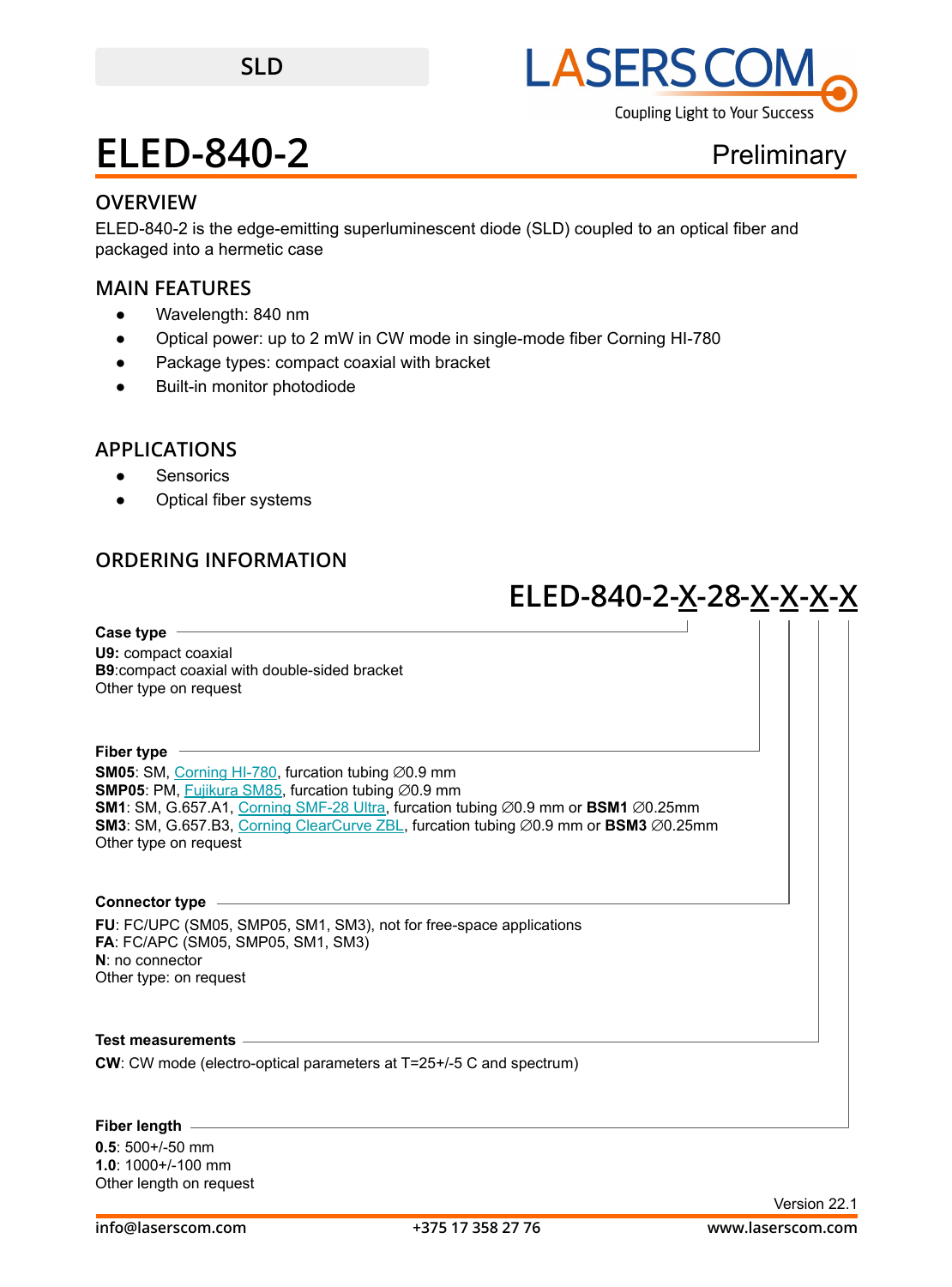

## **ABSOLUTE MAXIMUM RATINGS**

| <b>Parameter</b>      |              | Value          | Unit        | <b>Conditions</b> |
|-----------------------|--------------|----------------|-------------|-------------------|
| Optical output power  | $P_0$        | 2              | mW          |                   |
| SLD forward current   | 'FL          | 135            | mA          | <b>CW</b>         |
| SLD reverse voltage   | $V_{\rm RL}$ | $\overline{2}$ | V           |                   |
| SLD forward voltage   | $V_{E}$      | 2              | V           |                   |
| Operating temperature | OP           | -40 - +50      | $^{\circ}C$ | Package B9        |
| Storage temperature   | stg          | $-40 - +85$    | °C          |                   |
| Soldering temperature | sold         | 260            | °C          | Max. 10 seconds   |

## **ELECTRICAL-OPTICAL CHARACTERISTICS (T = 25 °C)**

| <b>Parameter</b>              |                           | <b>MIN</b> | <b>TYP</b> | <b>MAX</b> | Unit | <b>Conditions</b>          |
|-------------------------------|---------------------------|------------|------------|------------|------|----------------------------|
| Wavelength                    | λ                         | 810        | 840        | 870        | nm   | $CW, P = 2$ mW             |
| Spectral width                | $\Delta\lambda$           | 20         | 25         |            | nm   | $CW$ , $P = 2$ mW, FWHM    |
| Spectral modulation           |                           |            |            | 4          | $\%$ | $CW. P = 2$ mW             |
| Operating current             | 'op                       |            | 115        | 135        | mA   | CW, $P = 2$ mW, SM05       |
| Operating voltage             | $V_{op}$                  |            | 1.8        | 2.5        | V    | $CW. P = 2$ mW             |
| Monitor current               | $\mathsf{I}_{\mathsf{m}}$ | 0.6        | 1.2        | 2.4        | mA   | CW, $P = 2$ mW, $V_r = 5V$ |
| Polarization extinction ratio | <b>PER</b>                | 10         |            |            | dB   | CW, SMP05                  |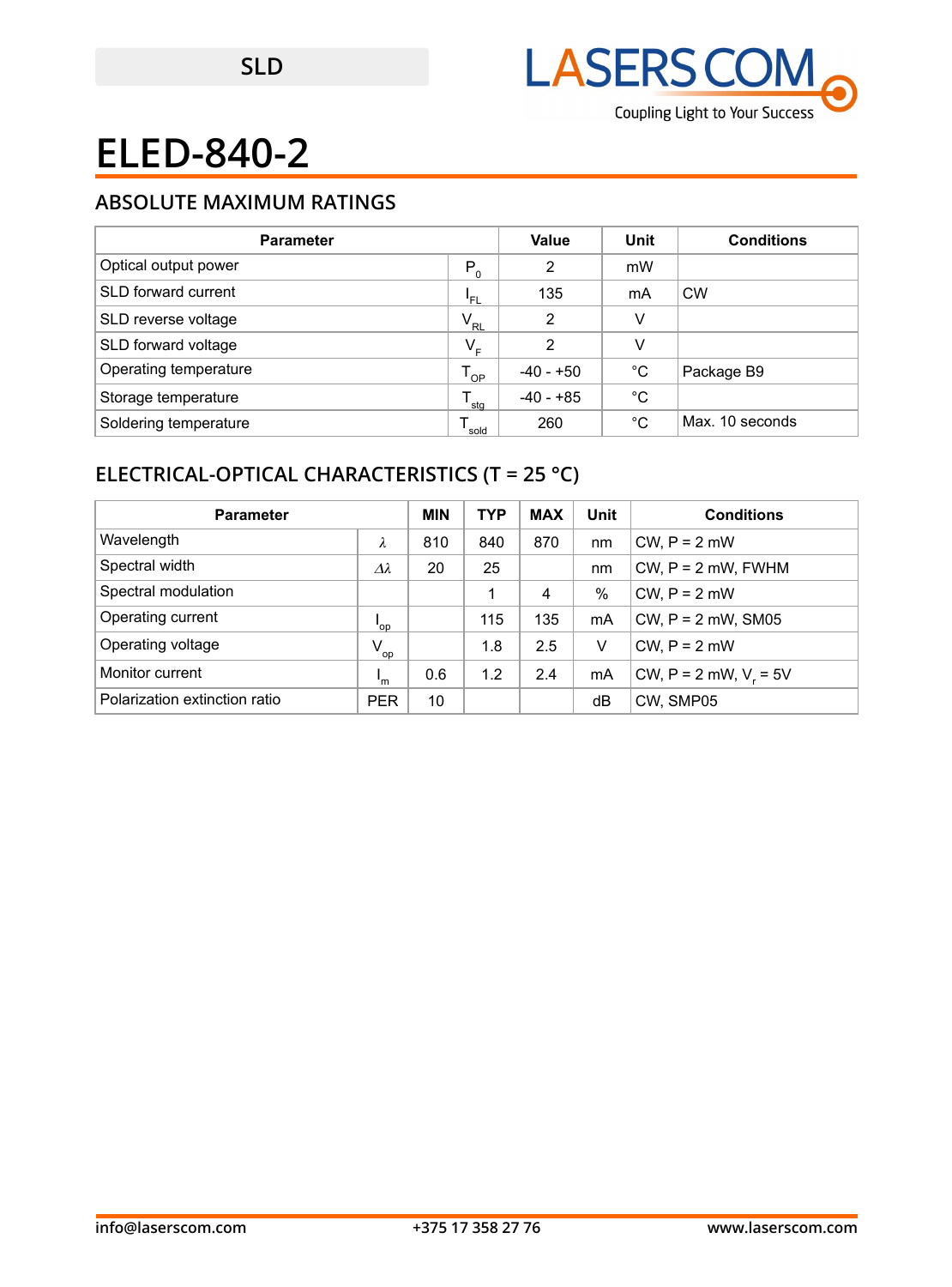



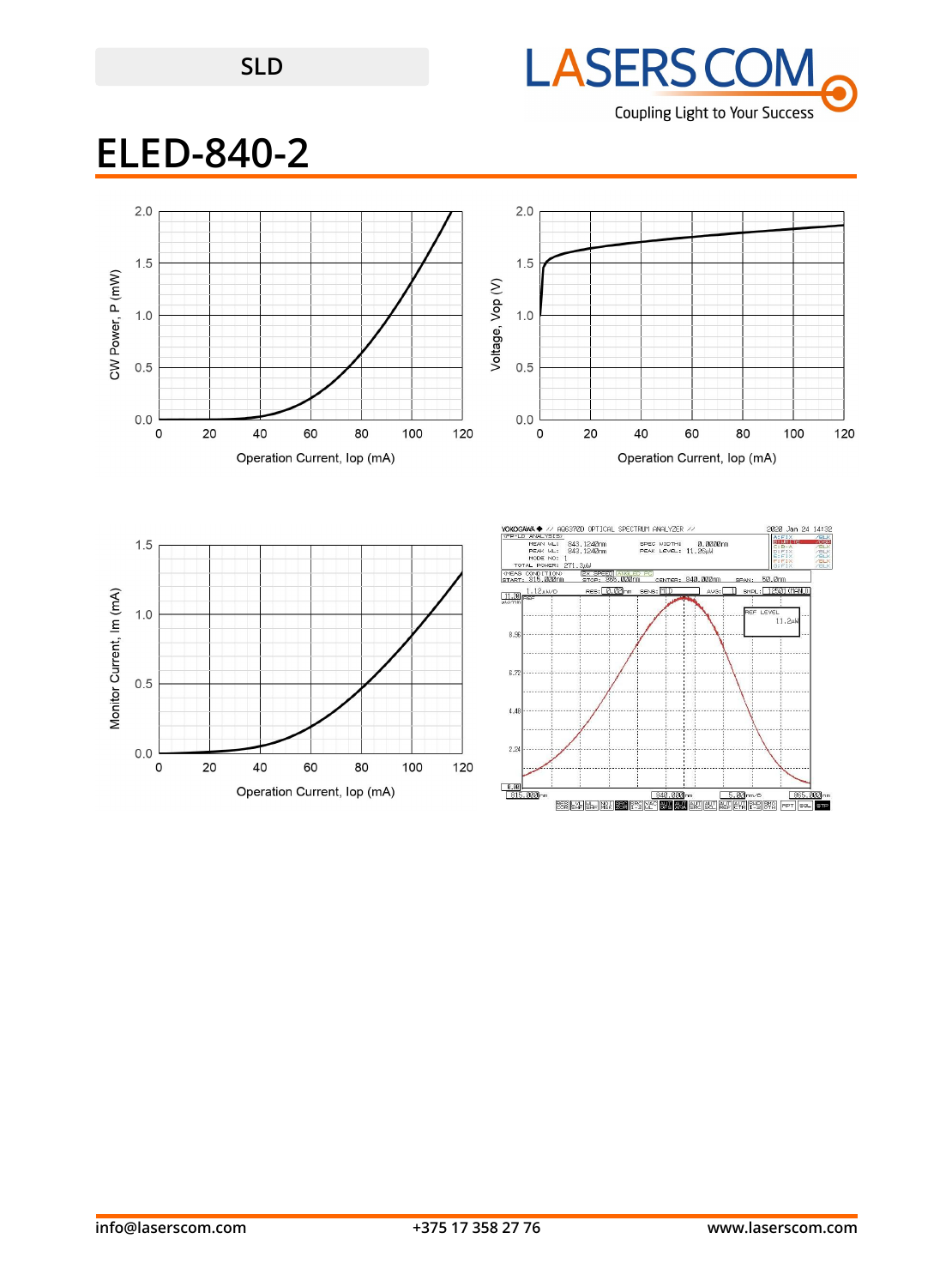